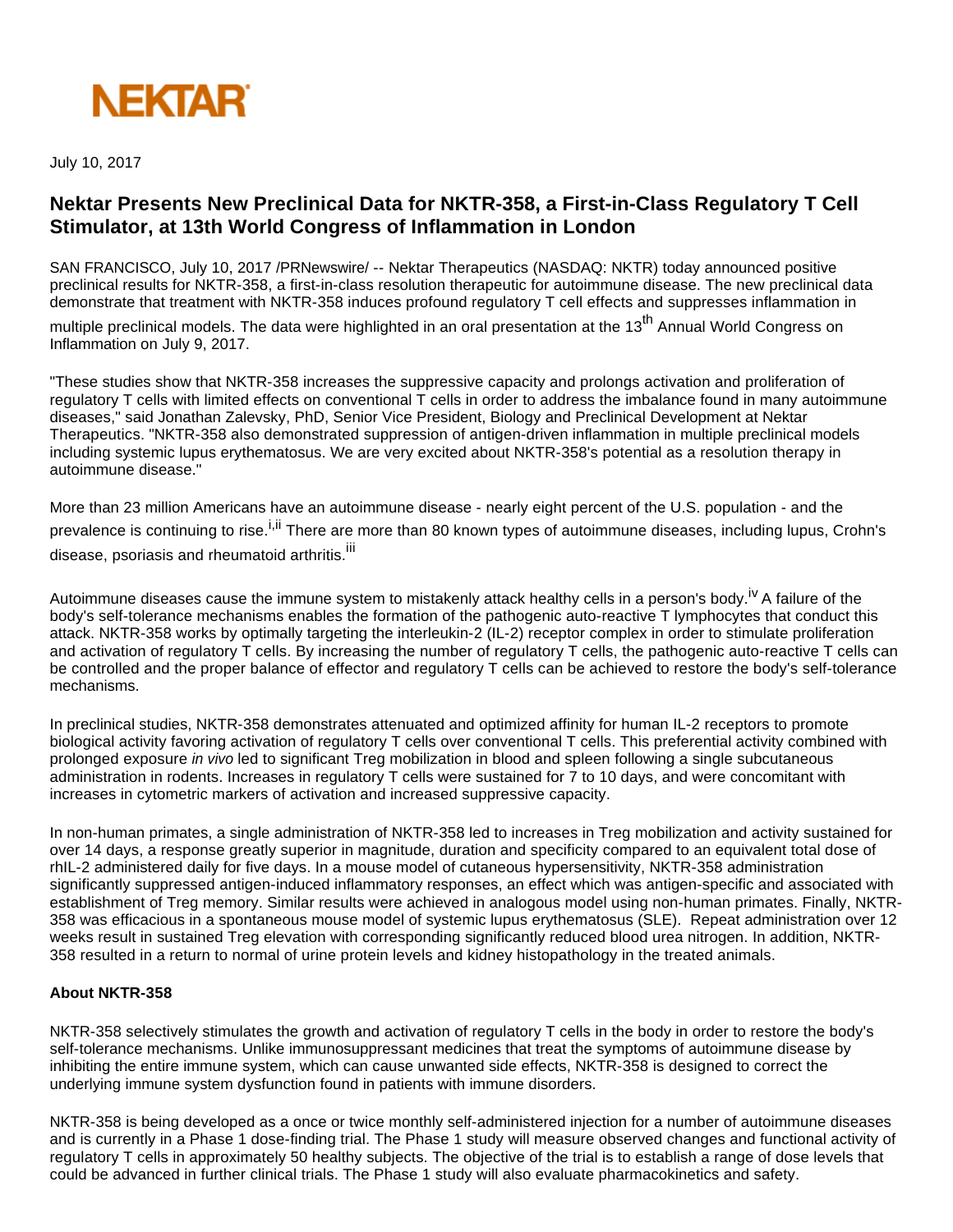### **About Nektar**

Nektar Therapeutics is a research-based biopharmaceutical company whose mission is to discover and develop innovative medicines to address the unmet medical needs of patients. Our R&D pipeline of new investigational medicines includes treatments for cancer, auto-immune disease and chronic pain. We leverage Nektar's proprietary and proven chemistry platform in the discovery and design of our new therapeutic candidates. Nektar is headquartered in San Francisco, California, with additional operations in Huntsville, Alabama and Hyderabad, India. Further information about the company and its drug development programs and capabilities may be found online at [http://www.nektar.com](http://www.nektar.com/).

## **Cautionary Note Regarding Forward-Looking Statements**

This press release contains forward-looking statements which can be identified by words such as: "potential," "intend," "plan," "expect," "believe," "should," "may," "will" and similar references to future periods. Examples of forward-looking statements include, among others, statements we make regarding the therapeutic potential of NKTR-358, the timing and availability of clinical data for NKTR-358, the future clinical development plans for NKTR-358, the commercial and therapeutic potential of NKTR-358, and the potential of our technology and drug candidates in our research and development pipeline. Forward-looking statements are neither historical facts nor assurances of future performance. Instead, they are based only on our current beliefs, expectations and assumptions regarding the future of our business, future plans and strategies, anticipated events and trends, the economy and other future conditions. Because forwardlooking statements relate to the future, they are subject to inherent uncertainties, risks and changes in circumstances that are difficult to predict and many of which are outside of our control. Our actual results may differ materially from those indicated in the forward-looking statements. Therefore, you should not rely on any of these forward-looking statements. Important factors that could cause our actual results to differ materially from those indicated in the forward-looking statements include, among others: (i) our statements regarding the therapeutic potential of NKTR-358 are based on findings and observations from preclinical findings and ongoing clinical studies; (ii) NKTR-358 is in early-stage clinical development and the risk of failure remains high and failure can unexpectedly occur due to efficacy, safety or other unpredictable factors even after positive findings in previous preclinical studies; (iii) the timing of the commencement or end of clinical trials and the availability of clinical data may be delayed or unsuccessful due to regulatory delays, slower than anticipated patient enrollment, manufacturing challenges, changing standards of care, evolving regulatory requirements, clinical trial design, clinical outcomes, competitive factors, or delay or failure in ultimately obtaining regulatory approval in one or more important markets; (iv) scientific discovery of new medical breakthroughs is an inherently uncertain process and the future success of applying our technology platform to potential new drug candidates (such as NKTR-358) is therefore highly uncertain and unpredictable and one or more research and development programs could fail; (v) patents may not issue from our patent applications for NKTR-358, patents that have issued may not be enforceable, or additional intellectual property licenses from third parties may be required; and (vi) certain other important risks and uncertainties set forth in our Quarterly Report on Form 10-Q with the Securities and Exchange Commission on May 10, 2017. Any forwardlooking statement made by us in this press release is based only on information currently available to us and speaks only as of the date on which it is made. We undertake no obligation to update any forward-looking statement, whether written or oral, that may be made from time to time, whether as a result of new information, future developments or otherwise.

### **Contact:**

For Investors: Jennifer Ruddock of Nektar Therapeutics 415-482-5585

Jodi Sievers of Nektar Therapeutics 415-482-5593

For Media: Dan Budwick 1AB Media [973.271.6085](tel:(973)%20271-6085)

<sup>i</sup> The American Autoimmune Related Diseases Association. Autoimmune Statistics. [https://www.aarda.org/news](https://www.aarda.org/news-information/statistics/)[information/statistics/](https://www.aarda.org/news-information/statistics/)

<sup>ii</sup> Johns Hopkins University. Autoimmune Disease Research Center. http://autoimmune.pathology.jhmi.edu/faqs.cfm

<sup>iii</sup> The American Autoimmune Related Diseases Association. Autoimmune Statistics. [https://www.aarda.org/news](https://www.aarda.org/news-information/statistics/)[information/statistics/](https://www.aarda.org/news-information/statistics/)

<sup>iv</sup> The American Autoimmune Related Diseases Association. Autoimmune Statistics. [https://www.aarda.org/news](https://www.aarda.org/news-information/statistics/)[information/statistics/](https://www.aarda.org/news-information/statistics/)